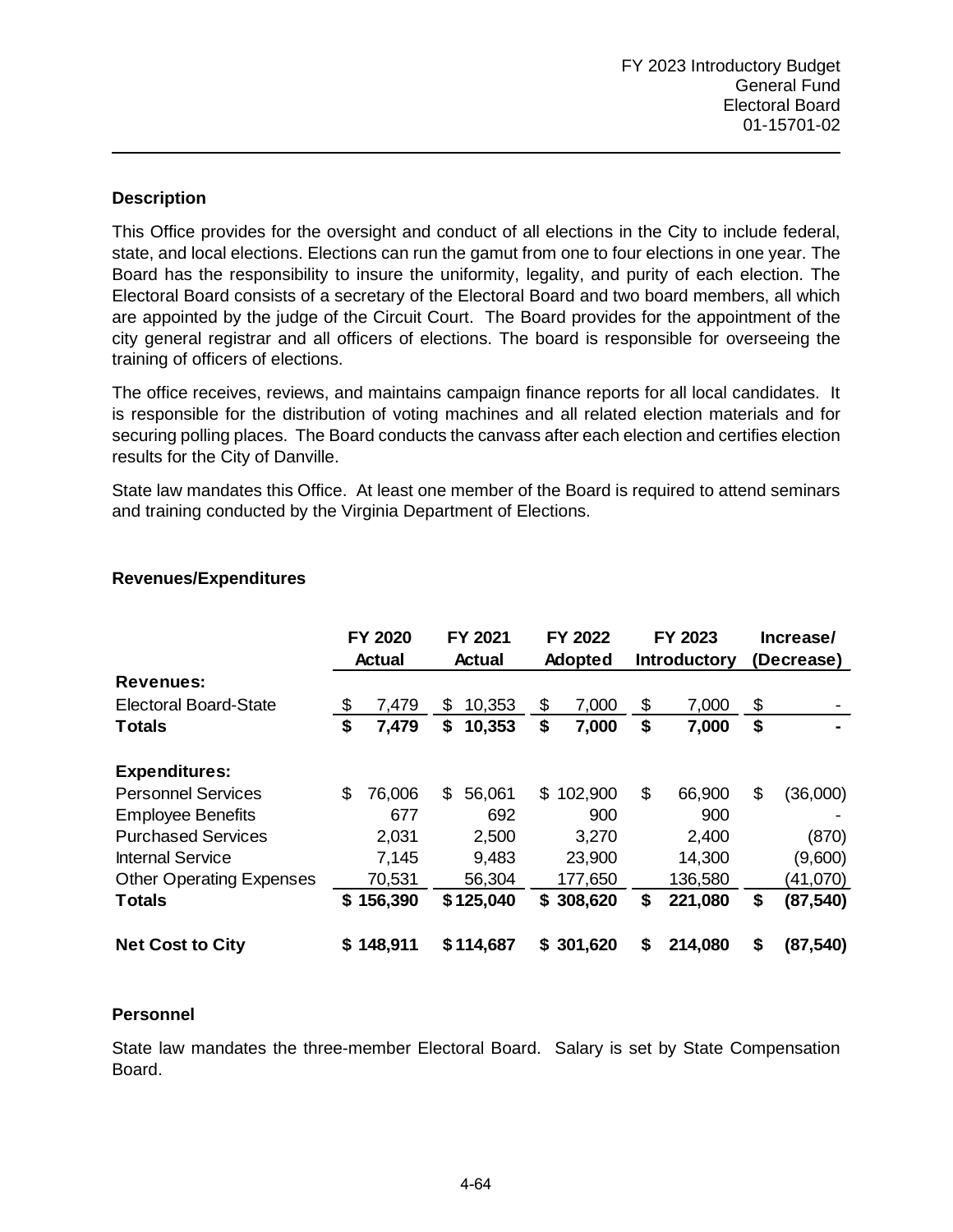The Office of the Registrar is located at 530 Main Street, Suite 100, in downtown Danville. This office is responsible for the administration of voter registration, assessing the needs of the citizens, and establishing a schedule to meet those needs. The Registrar's Office is also responsible for communicating the requirements of law clearly and courteously to all citizens so that they understand their responsibilities as well as their rights.

The office is responsible for handling requests for absentee ballots for all elections, including absentee voting by mail and voting absentee in person at the office. The office handles local candidate filings. The Registrar assists the Electoral Board with election management. The Electoral Board has designated the Registrar's Office to be the custodian of the voting machines and developing the training program for officers of election. The Registrar's Office works closely with the Electoral Board office to assure an error-free election. The office is responsible for overseeing the coding and formatting of election and candidate information by the vendor, and the programing of all voting machines for each election. The office handles security, maintenance, and logistic and accuracy testing for all the voting equipment. The office has instituted the use of electronic poll books on Election Day to improve the voters experience at check in.

This office is responsible for all elections and registration records that are open for public inspection. State law mandates this office. Its employees are required to attend seminars and training sessions to keep abreast of legislation that may affect their workload.

|                                 | FY 2020        | FY 2021       | FY 2022        | FY 2023             |    | Increase/  |
|---------------------------------|----------------|---------------|----------------|---------------------|----|------------|
|                                 | <b>Actual</b>  | <b>Actual</b> | <b>Adopted</b> | <b>Introductory</b> |    | (Decrease) |
| <b>Revenues:</b>                |                |               |                |                     |    |            |
| Registrar - State               | 38,646<br>\$   | 37,363<br>S   | \$<br>38,600   | \$<br>40,000        | \$ | 1,400      |
| <b>Totals</b>                   | \$<br>38,646   | 37,363<br>\$  | \$<br>38,600   | \$<br>40,000        | \$ | 1,400      |
| <b>Expenditures:</b>            |                |               |                |                     |    |            |
| <b>Personnel Services</b>       | 105,167<br>\$. | \$104,273     | 128,930<br>\$  | \$<br>161,540       | \$ | 32,610     |
| <b>Employee Benefits</b>        | 12,751         | 14,715        | 16,540         | 20,660              |    | 4,120      |
| <b>Purchased Services</b>       | 388            | 1,186         | 4,240          | 4,020               |    | (220)      |
| <b>Internal Service</b>         | 5,317          | 4,511         | 17,070         | 17,640              |    | 570        |
| <b>Other Operating Expenses</b> | 57,476         | 65,874        | 103,030        | 104,940             |    | 1,910      |
| <b>Totals</b>                   | 181,099<br>S   | \$190,559     | 269,810<br>S.  | \$<br>308,800       | \$ | 38,990     |
| <b>Net Cost to City</b>         | 142,453<br>S   | \$153,196     | 231,210<br>S.  | \$<br>268,800       | \$ | 37,590     |

## **Revenues/Expenditures**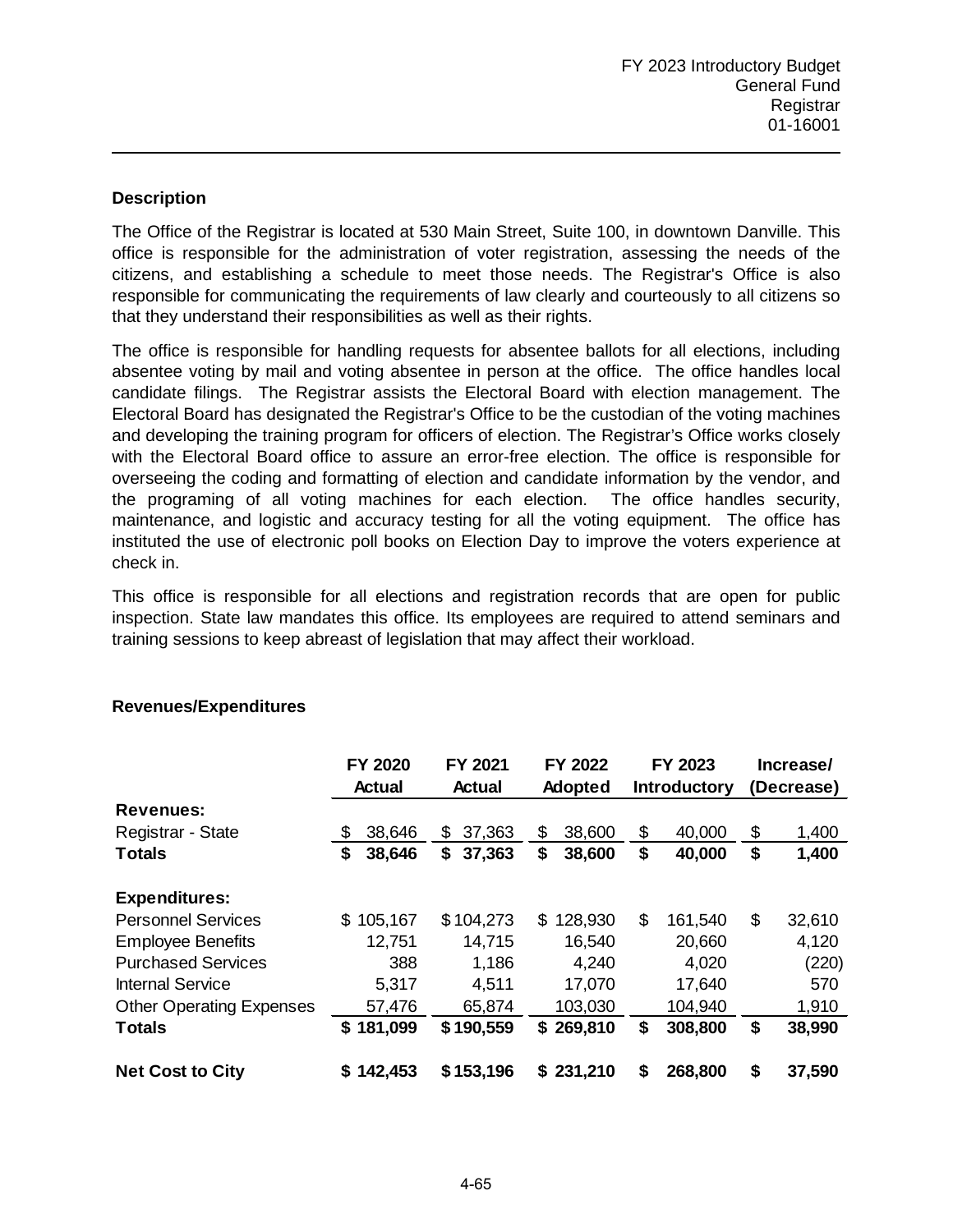# **Personnel**

|                            | FY 2020     | FY 2021 FY 2022 FY 2023 |             |             |
|----------------------------|-------------|-------------------------|-------------|-------------|
| <b>Position Title</b>      | <b>FTES</b> | <b>FTES</b>             | <b>FTEs</b> | <b>FTEs</b> |
| <b>DEPUTY REGISTRAR</b>    | 1.000       | 1.000                   | 1.000       | 1.000       |
| ASSISTANT DEPUTY REGISTRAR |             |                         |             | 1.100       |
| REGISTRAR                  | 1.000       | 1.000                   | 1.000       | 1.000       |
| <b>Total</b>               | 2.000       | 2.000                   | 2.000       | 3.100       |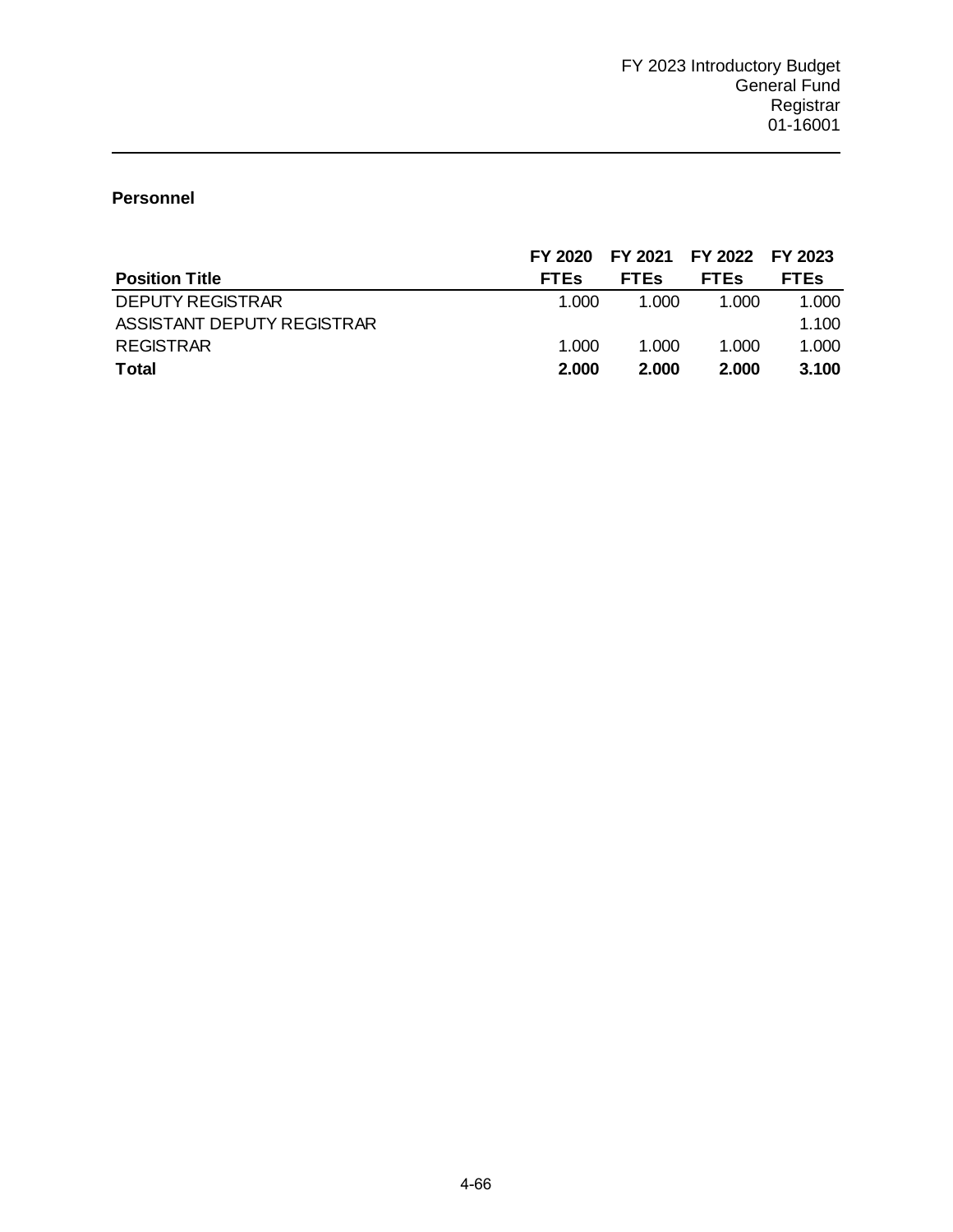The Circuit Court of Danville is the trial court of general jurisdiction with the authority to try civil and criminal cases. Additionally, the Circuit Court has jurisdiction for any case for which jurisdiction is not specified in the Code of Virginia and has the authority to impanel regular and special grand juries.

In criminal cases, the Circuit Court has jurisdiction over the trial of all felonies and misdemeanors originating from grand jury indictments. The Circuit Court also has jurisdiction over juveniles who are charged with felonies and whose cases are certified for trial by the judge of the Juvenile and Domestic Relations District Court. In civil cases, the Circuit Court has concurrent jurisdiction with the General District Court over claims of \$4,500 to \$15,000. The Circuit Court has original jurisdiction over monetary claims exceeding \$15,000. Additionally, the Circuit Court has jurisdiction over issues concerning the validity of municipal ordinances or corporate bylaws. The Circuit Court has appellate jurisdiction over appeals from the General District Court and from the Juvenile and Domestic Relations District Court. Appeals from administrative agencies are also heard in the court.

|                                 | <b>FY 2020</b><br><b>Actual</b> | FY 2021<br><b>Actual</b> | FY 2022<br><b>Adopted</b> | FY 2023<br><b>Introductory</b> |                          | Increase/<br>(Decrease) |
|---------------------------------|---------------------------------|--------------------------|---------------------------|--------------------------------|--------------------------|-------------------------|
| <b>Expenditures:</b>            |                                 |                          |                           |                                |                          |                         |
| <b>Personnel Services</b>       | \$164,510                       | \$167,344                | 149,540<br>\$.            | \$                             | 154,260                  | \$<br>4,720             |
| <b>Employee Benefits</b>        | 17,762                          | 19,180                   | 19,640                    |                                | 19,560                   | (80)                    |
| <b>Purchased Services</b>       | 1,659                           | 2,643                    | 10,150                    |                                | 10,150                   |                         |
| <b>Internal Service</b>         | 1,313                           | 2,747                    | 3,090                     |                                | 3,410                    | 320                     |
| <b>Other Operating Expenses</b> | 15,274                          | 15,403                   | 15,900                    |                                | 18,200                   | 2,300                   |
| Capital Outlay                  | 4,662                           | 26,717                   |                           |                                | $\overline{\phantom{0}}$ |                         |
| <b>Totals</b>                   | \$205,180                       | \$234,034                | 198,320<br>S.             | \$                             | 205,580                  | \$<br>7,260             |

## **Expenditures**

### **Personnel**

|                           | FY 2020     |             | FY 2021 FY 2022 FY 2023 |             |
|---------------------------|-------------|-------------|-------------------------|-------------|
| <b>Position Title</b>     | <b>FTEs</b> | <b>FTES</b> | <b>FTES</b>             | <b>FTEs</b> |
| LEGAL SECRETARY           | 1.000       | 1.000       | 1.000                   | 1.000       |
| <b>JUDICIAL ASSISTANT</b> | 1.000       | 1.000       | 1.000                   | 1.000       |
| LAW CLERK                 | 1.000       | 1.000       | 1.000                   | 1.000       |
| <b>Total</b>              | 3.000       | 3.000       | 3.000                   | 3.000       |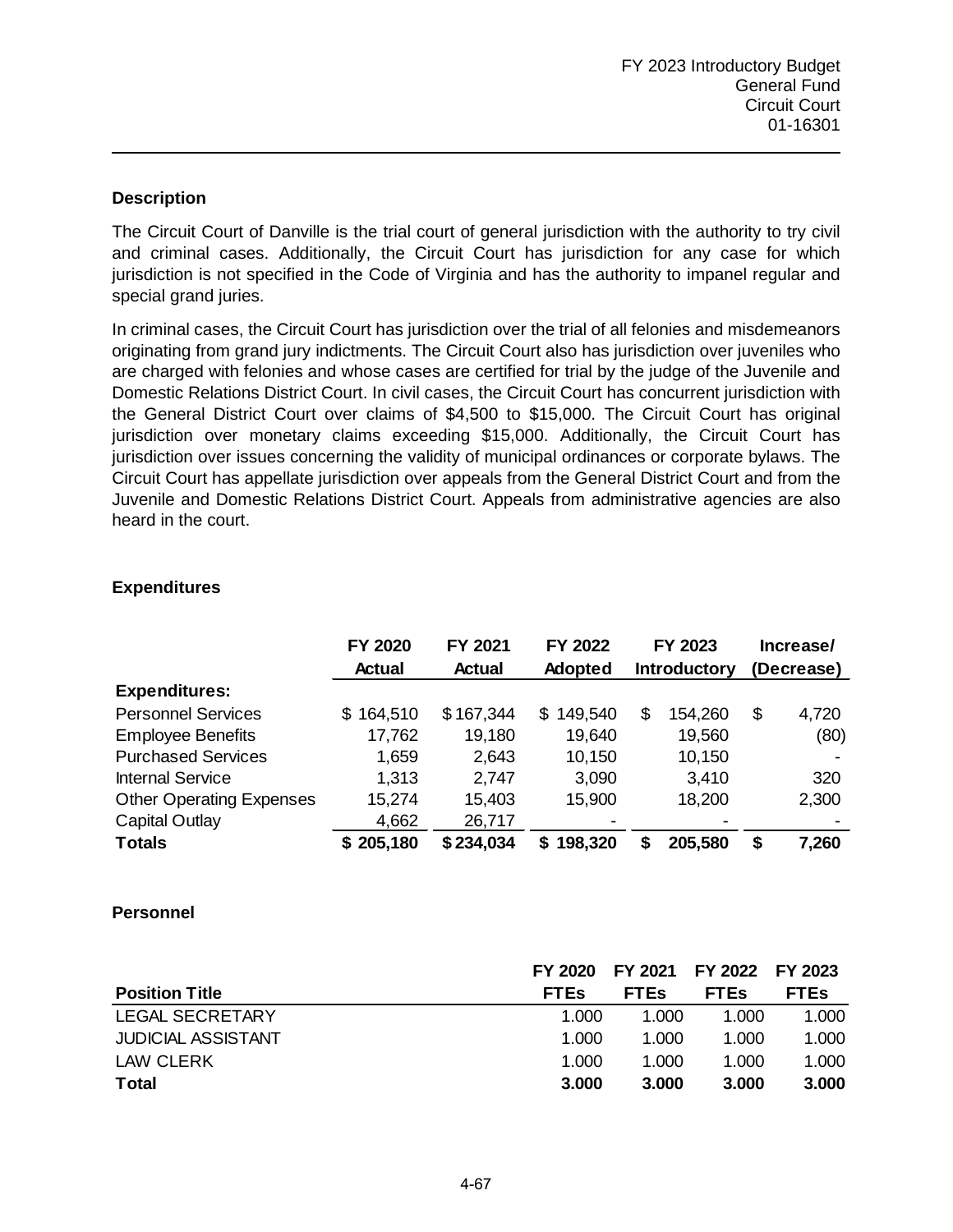General District Court is located on Patton Street in the Courts and Jail Building on the third floor. Court commences at 8:30am, five days a week for Traffic and Criminal Cases; civil cases are held on Friday beginning at 10:00am. Small Claims Court is held on the second Friday of every month at 12:00 noon. One must call to reserve time on the Civil Docket.

The General District Court handles all traffic and criminal misdemeanor cases, felony preliminary hearings, civil small claims court involving \$5,000 or less, civil cases up to \$25,000, and civil personal injury cases up to \$50,000.

|                                 | <b>FY 2020</b><br><b>Actual</b> |        | FY 2021<br>Actual |                          | FY 2022<br><b>Adopted</b> |        | FY 2023<br><b>Introductory</b> |        | Increase/<br>(Decrease) |        |
|---------------------------------|---------------------------------|--------|-------------------|--------------------------|---------------------------|--------|--------------------------------|--------|-------------------------|--------|
| <b>Revenues:</b>                |                                 |        |                   |                          |                           |        |                                |        |                         |        |
| <b>Recoveries-Court Costs</b>   | \$                              | 6,574  | \$                | 5,425                    | \$                        | 6,500  | \$                             | 6,000  | \$                      | (500)  |
| <b>Totals</b>                   | \$                              | 6,574  | \$                | 5,425                    | \$                        | 6,500  | \$                             | 6,000  | \$                      | (500)  |
| <b>Expenditures:</b>            |                                 |        |                   |                          |                           |        |                                |        |                         |        |
| <b>Purchased Services</b>       | \$                              | 19,257 | S                 | 16,229                   | \$                        | 26,500 | \$                             | 27,200 | S                       | 700    |
| <b>Internal Service</b>         |                                 | 769    |                   | $\overline{\phantom{0}}$ |                           | 700    |                                | 700    |                         |        |
| <b>Other Operating Expenses</b> |                                 | 11,668 |                   | 13,334                   |                           | 13,580 |                                | 13,980 |                         | 400    |
| <b>Capital Outlay</b>           |                                 | 907    |                   | 934                      |                           |        |                                | 10,300 |                         | 10,300 |
| <b>Totals</b>                   | S                               | 32,601 | \$                | 30,497                   | S                         | 40,780 | \$                             | 52,180 | S                       | 11,400 |

### **Revenues/Expenditures**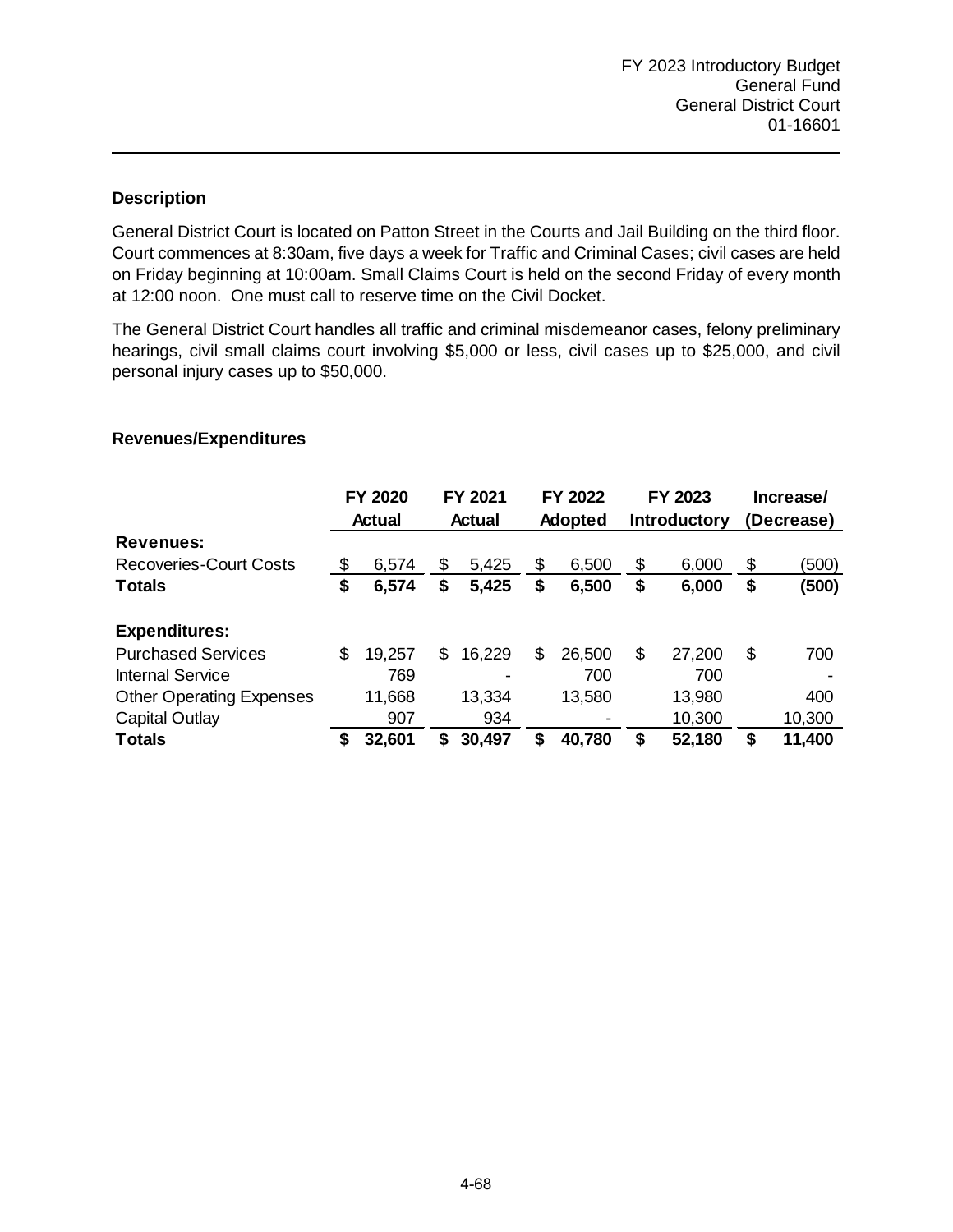The principal function of the magistrate is to provide an independent, unbiased review of complaints brought to the office by law enforcement officers and citizens. Although they do serve as conservators of the peace, magistrates are not connected with law enforcement. Instead, magistrates serve as a buffer between law enforcement and society. In addition, magistrates assist the public by providing general information on civil and criminal processes and procedures.

Magistrates have the following statutorily prescribed powers: to act as conservators of the peace, to administer oaths and take acknowledgements, to issue arrest warrants, to issue search warrants, to admit to bail or commit to jail, to issue summonses and subpoenas, to issue civil warrants and pre-trial levies and seizures, to accept prepayment for certain traffic and misdemeanor offenses, to issue mental and medical emergency custody orders, to issue temporary mental detention orders, to issue medical temporary detention orders, to issue emergency protective orders, and to issue out of service orders to commercial vehicle drivers.

## **Expenditures**

|                                 | FY 2020       |       | FY 2021       |                | FY 2022        |       | FY 2023             |       | Increase/  |                |
|---------------------------------|---------------|-------|---------------|----------------|----------------|-------|---------------------|-------|------------|----------------|
|                                 | <b>Actual</b> |       | <b>Actual</b> |                | <b>Adopted</b> |       | <b>Introductory</b> |       | (Decrease) |                |
| <b>Expenditures:</b>            |               |       |               |                |                |       |                     |       |            |                |
| <b>Internal Service</b>         |               | 15    | \$            | 94             | S              | 100   | \$                  | 100   |            | $\blacksquare$ |
| <b>Other Operating Expenses</b> |               | 471   |               | 515            |                | 1,000 |                     | 1,000 |            |                |
| Capital Outlay                  |               | 771   |               | $\blacksquare$ |                | 1,200 |                     | 1,400 |            | 200            |
| <b>Totals</b>                   |               | 1,257 | \$            | 609            |                | 2,300 | \$                  | 2,500 |            | 200            |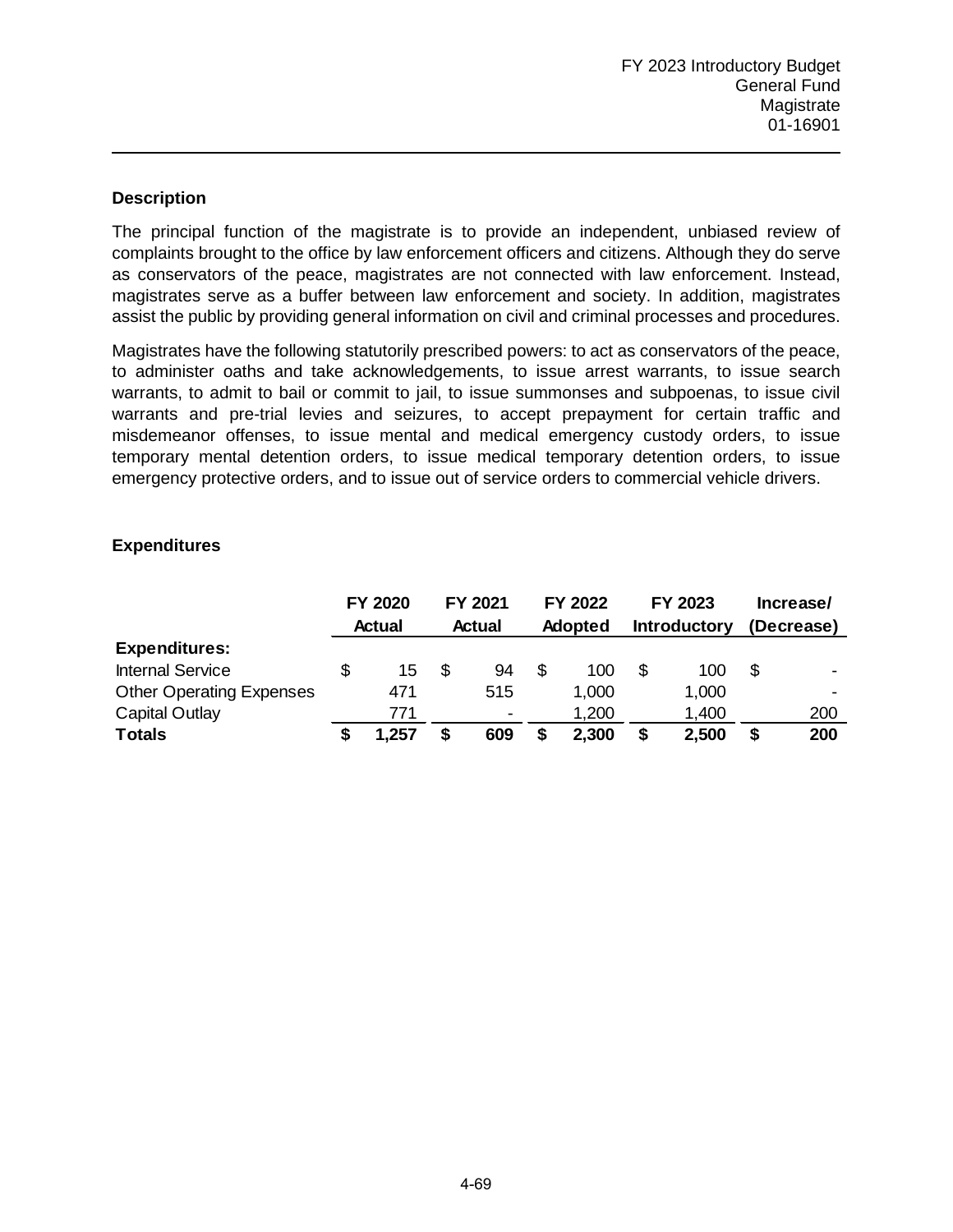The Danville Office of the 22nd Court Service unit is administered by the Virginia Department of Juvenile Justice. The Unit provides a continuum of services to juveniles and families having contact with the Juvenile and Domestic Relations court. Services as ordered by the court or provided at the Unit's intake would include but not be limited to receiving, processing, and when applicable, diverting intake complaints, completing court ordered investigations, reports, reviews, and addendums, providing probation and intensive supervision services, parole and intensive parole services including institutional visitation and community supervision, community work services, and substance abuse evaluation and drug testing.

### **Expenditures**

|                                | FY 2020 |        | FY 2021 |        | FY 2022 |                |    | FY 2023             | Increase/ |                          |  |
|--------------------------------|---------|--------|---------|--------|---------|----------------|----|---------------------|-----------|--------------------------|--|
|                                |         | Actual |         | Actual |         | <b>Adopted</b> |    | <b>Introductory</b> |           | (Decrease)               |  |
| <b>Expenditures:</b>           |         |        |         |        |         |                |    |                     |           |                          |  |
| <b>Internal Service</b>        |         | 281    | \$.     | 423    |         | 300            |    | 300                 |           | $\overline{\phantom{0}}$ |  |
| <b>Other Operating Expense</b> |         | 4,873  |         | 4.758  |         | 6,250          |    | 6,250               |           | $\overline{\phantom{0}}$ |  |
| <b>Totals</b>                  |         | 5.154  |         | 5.181  |         | 6,550          | \$ | 6,550               |           | $\blacksquare$           |  |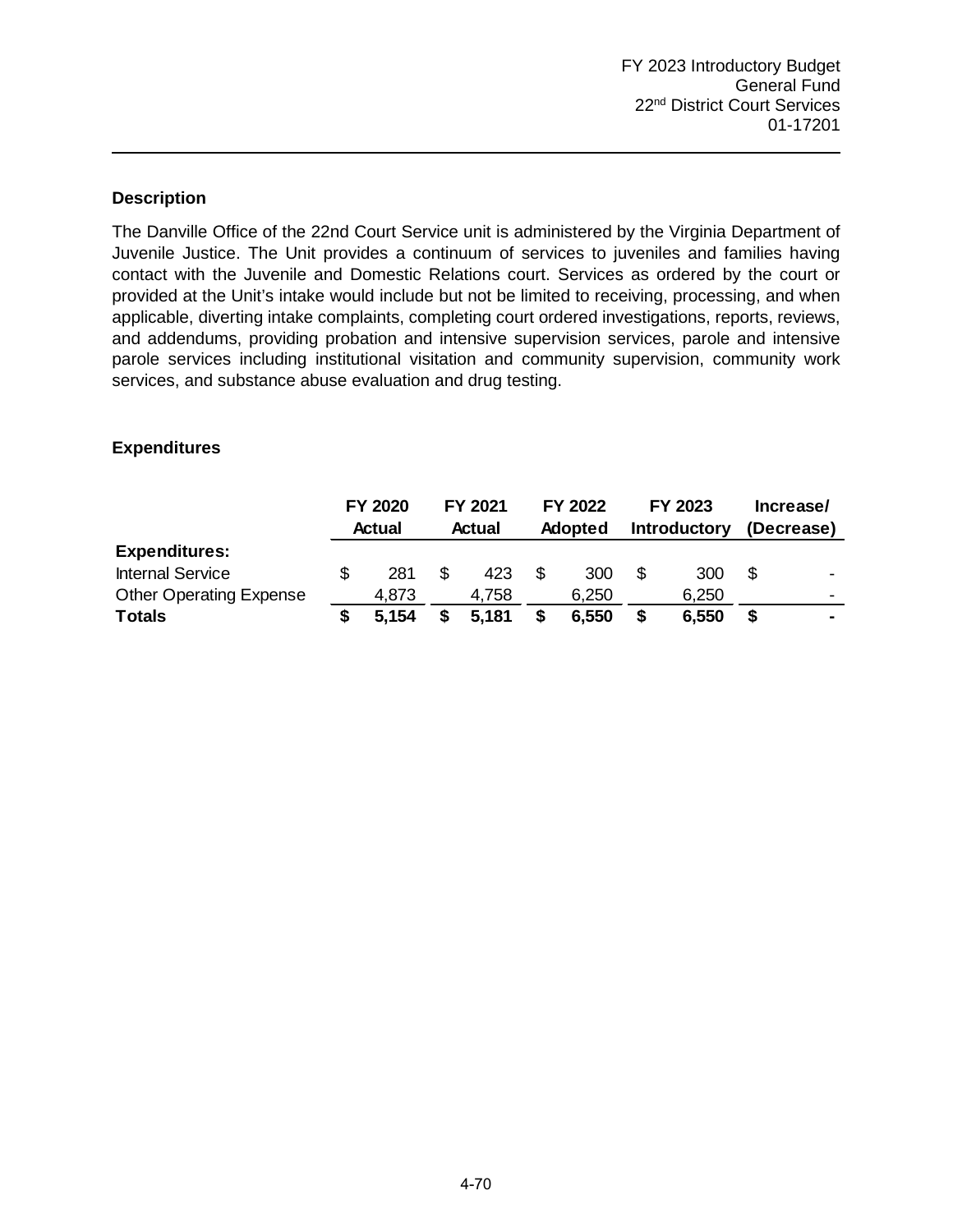The Intake Diversion Program offers a service alternative to the Juvenile and Domestic Relations Circuit Court that can assist in diverting a youth from formal action before the court system. Since the services rendered are by an employee assigned to the Court Service Unit, supportive services rendered may include, but are not limited to, mentoring, anger management, substance abuse, and counseling with child and parent, etc. The Intake Diversion Program offers a service alternative to the Juvenile and Domestic Relations Circuit Court that can assist in diverting a youth from formal action before the court system. Since the services rendered are by an employee assigned to the Court Service Unit, supportive services rendered may include, but are not limited to, mentoring, anger management, substance abuse, and counseling with child and parent, etc.

### **Expenditures**

|                           | <b>FY 2020</b> |               | FY 2021 |                | FY 2021 |                     | FY 2023                  | Increase/<br>(Decrease) |          |  |
|---------------------------|----------------|---------------|---------|----------------|---------|---------------------|--------------------------|-------------------------|----------|--|
|                           | <b>Actual</b>  | <b>Actual</b> |         | <b>Adopted</b> |         | <b>Introductory</b> |                          |                         |          |  |
| <b>Expenditures:</b>      |                |               |         |                |         |                     |                          |                         |          |  |
| <b>Personnel Services</b> | 43.570         | \$            | 44,659  | S              | 44.880  | \$.                 |                          | S                       | (44,880) |  |
| <b>Employee Benefits</b>  | 5,188          |               | 5,998   |                | 6,520   |                     | $\overline{\phantom{a}}$ |                         | (6,520)  |  |
| <b>Totals</b>             | 48,758         |               | 50,657  |                | 51,400  | S                   | ۰                        |                         | (51,400) |  |

#### **Personnel**

|                             |       | FY 2020 FY 2021 FY 2022 FY 2023 |             |             |
|-----------------------------|-------|---------------------------------|-------------|-------------|
| <b>Position Title</b>       | FTEs  | FTEs                            | <b>FTES</b> | <b>FTES</b> |
| INTAKE DIVERSION SPECIALIST | 1.000 | 1.000                           | 1.000       |             |
| Total                       | 1.000 | 1.000                           | 1.000       |             |